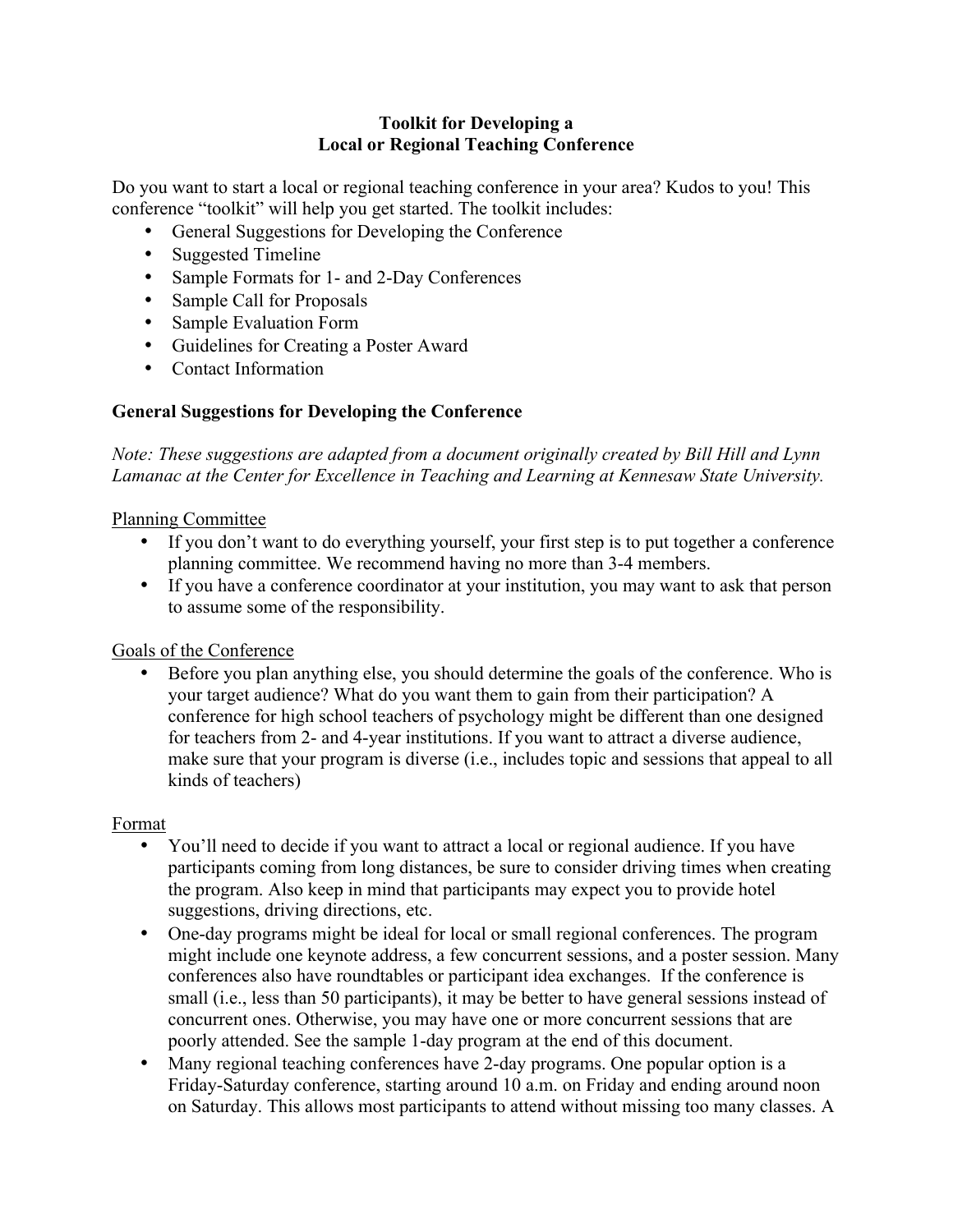good program might include one or two keynote addresses, a few concurrent sessions, and a poster session (which works well when combined with a social hour). Sample 2 day programs appear at the end of this document.

- If you decide to use a 2-day format, participants may need to (or want to) stay in the area overnight. You may want to reserve a block of rooms at a hotel or at least provide suggestions for overnight accommodations. It would also be nice to include driving directions and information about the area for folks traveling from another area.
- If you have a poster session, try to avoid having it at the very end of the conference. Participants who don't have a poster may be tempted to leave early. To maximize attendance, you might also want to combine the poster session with a social hour.

#### Location

- You might consider holding the conference at your institution. If you have excellent conference facilities and support, this can work very well. However, you should carefully consider travel options for getting to your locale. If your institution is relatively isolated, you may want to consider a hotel in a more metropolitan area.
- Holding the conference at a hotel has some advantages. First, it's very convenient for participants who have to stay overnight. Plus, a hotel might provide a better ambiance than a campus location. It also gives participants from the host institution a chance to "get away." The down side to a hotel is the likely increase in costs for food, equipment rental, and space usage fees. If you decide to use a hotel, try to find someone experienced in negotiating with a hotel to assist you. If no one is available, keep the following in mind during your negotiations:
	- $\checkmark$  Hotels want your business. You are doing them a favor and should take advantage of this and ask for perks (e.g., complimentary rooms, fruit baskets for keynote speakers).
	- $\checkmark$  Try to get the food costs locked in at the time you sign the contract. Food costs can rise substantially over the planning period.
	- $\checkmark$  If you expect that participants will need to (or want to) stay overnight, you should reserve a block of rooms. The hotel will probably make you financially responsible for this block of rooms, so be conservative. Hotels are unlikely to reduce the number of rooms in your block but are often willing to increase it. Be aware that the hotel may sell out of rooms so check often to see if you need to increase the number of rooms in your block.
	- $\checkmark$  Explore the possibility that the hotel will allow you to supply your own technology (e.g., computers, projectors). Equipment rental is often *very* expensive, so you will want to bring as much of your own equipment as possible.
	- $\checkmark$  Be attentive to high as well as hidden costs in hotel contracts. Some examples: equipment rental fees, including charges for a power bar and extension cord; set up and catering service charges (catering service charges can be up to 20% of the food costs); additional fees for a bartender or cashier; and Internet access fees (which may be *very* high).
	- $\checkmark$  If you are from a state institution, check to see if you are exempt from taxes.
	- $\checkmark$  *Carefully* read the penalty clauses associated with failing to meet room block commitments and cancellation!

#### Conference Dates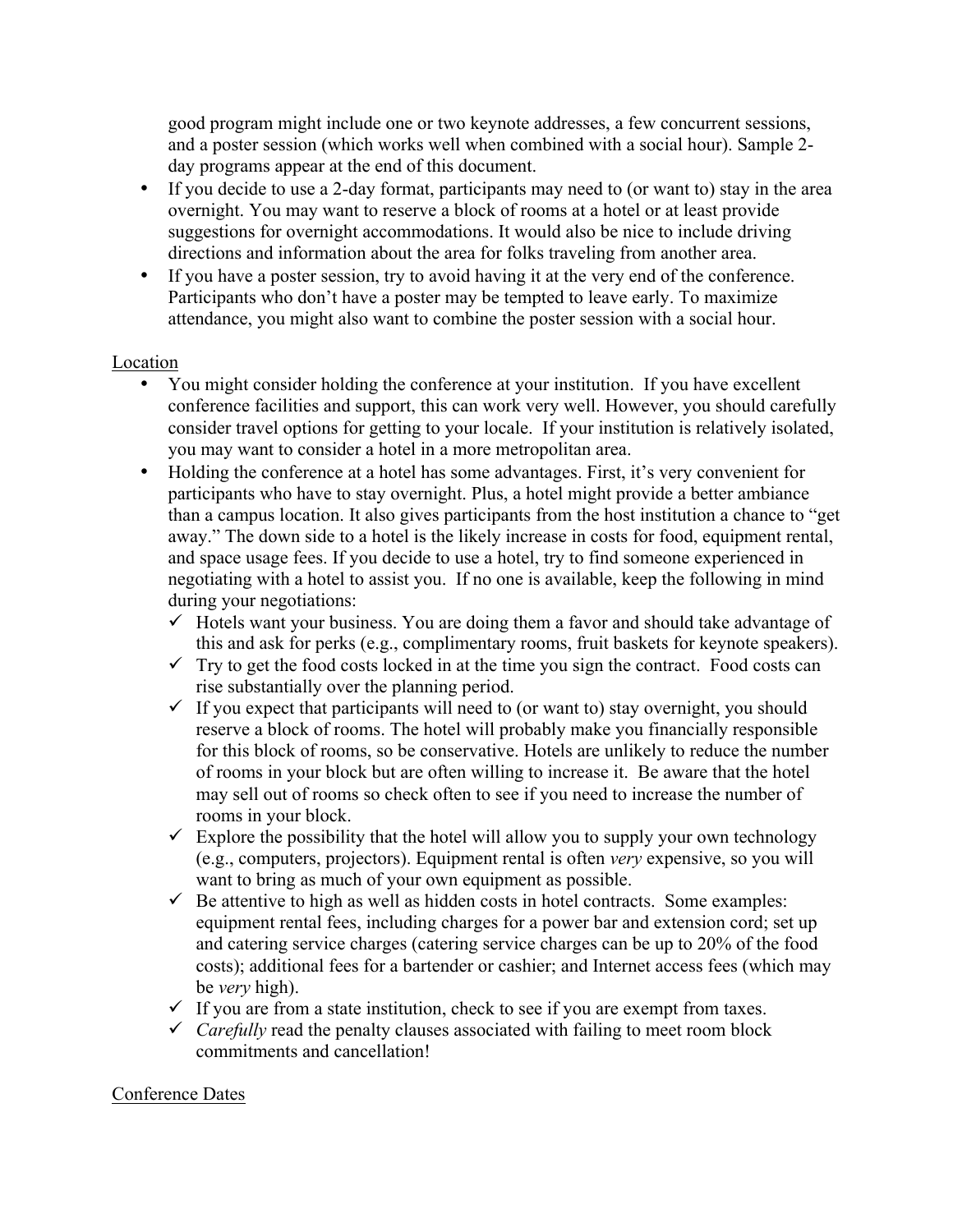• When selecting conference dates carefully consider the following factors: potential conflicts with other professional meetings that your audience may attend, holidays and religious observances (e.g., Christian and Jewish holy days), and typical campus break periods (e.g., Spring Break). You should also avoid the beginning and ending weeks of a typical semester.

## Keynote Speakers

- The best programs will include one or more keynote speakers. If possible, try to recruit keynote speakers are well-known (e.g., authors of introductory psychology textbooks, leaders in the Society for the Teaching of Psychology). Publishers are often willing to cover the travel expenses of their authors so be sure to ask them.
- STP plans to start a program in which they pay "master teachers" to speak at regional teaching conference. Be sure to ask about this!
- It is not normative for keynote speakers to receive honoraria for speaking at regional teaching conference. However, they may expect you to cover their travel and lodging expenses.

## Grants

- Master Teacher Speaker program for smaller conferences. The first year will be a pilot year with a maximum of five "Master Teacher" speakers funded at a rate of a maximum of \$1000 per speaker to present. This money will provide transportation and lodging for the speaker and the conference would be expected to fund their registration. A working group consisting of Bill Buskist, Beth Schwartz, Ken Keith and Ann Ewing will determine the details of the program including the criteria and a process for selection of both speakers and conferences for presentation.
- Promoting Partnerships: STP Partnerships Small Grant Program. The Society for The Teaching of Psychology (Division 2 of APA) is pleased to announce a program of small grants to provide support to develop partnerships across teaching institutions. The goal of the program is to promote communication and collaboration between psychology teachers from different institutions. The grant program is open to members of the Society for the Teaching Psychology who teach Psychology at 4-year colleges and universities, 2 year colleges, or high schools. Grant funds can be used to defray the costs associated with meetings involving representatives from different institutions (e.g., travel, food), as well as for other collaborative projects (e.g., research collaborations). We have total of \$3000 to award (http://teachpsych.org/members/grants/smallgrants.php).

## Budget

- Conference budget preparation should take into account both income and expenses, with a goal of breaking even.
	- $\checkmark$  Likely Expenses
		- o Printings costs (take into account printing a Call for Proposals, Program Brochure, and final onsite conference materials). Of course, you could save money by doing an electronic Call for Programs and Program Brochure.
		- o Purchase costs of mailing lists. You can eliminate this cost if you create your own mailing list. See the section on Marketing for more information.
		- o Bulk mailing costs. Again, you could save money by emailing everything.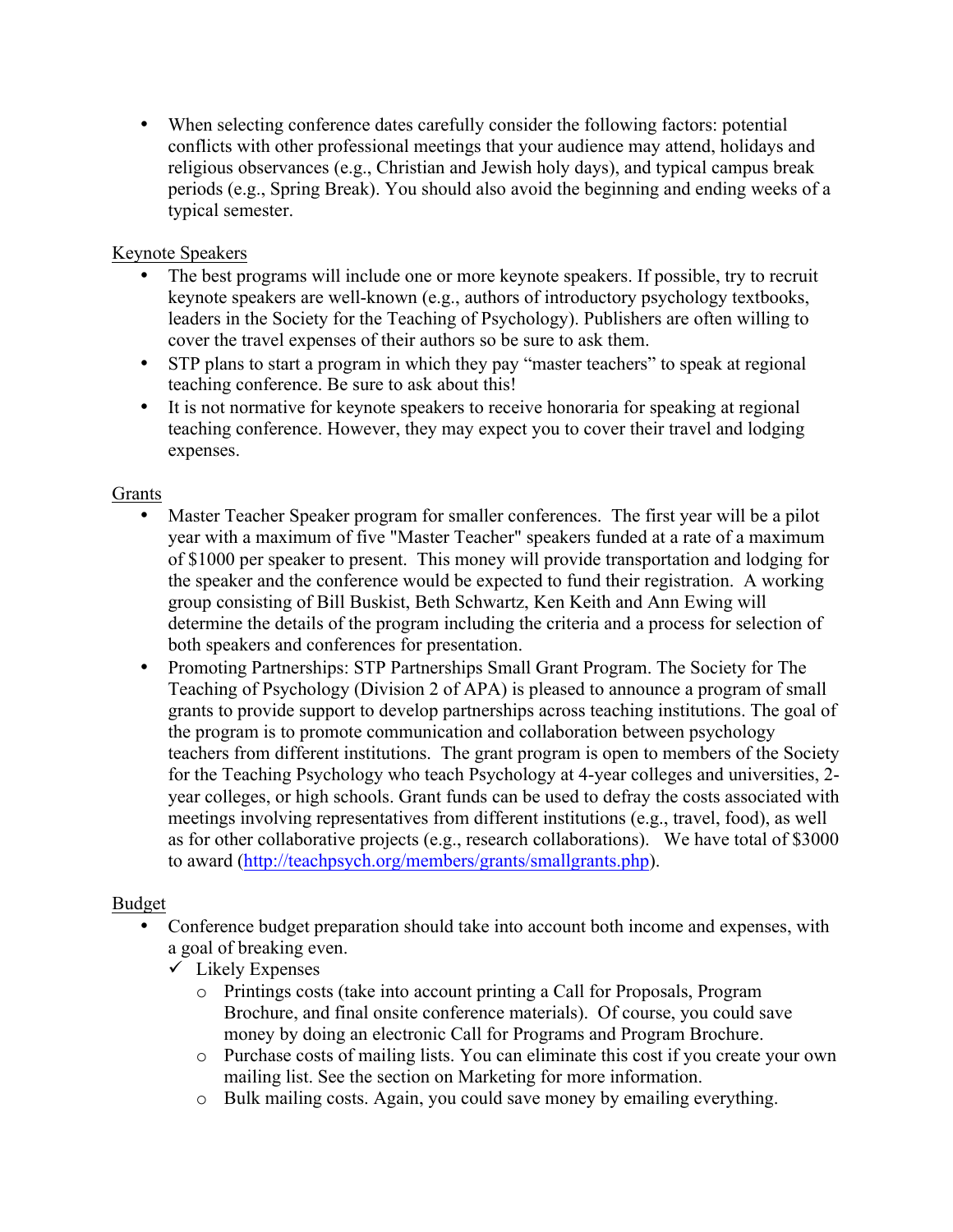- o Speaker costs (travel expenses, hotel accommodations, honorariums).
- o Supplies (conference folders and packet materials like pens and pads of paper, mailing labels if you print them yourself, stickers for bulk mail folded material, name tag holders, etc.).
- o Hotel costs (meeting space, food, equipment, etc.).
- $\checkmark$  Likely Revenues
	- o Grants from foundations or professional organizations. The APA Education Directorate (http://www.apa.org/ed/index.aspx) has a block grant for teaching conferences. STP (http://teachpsych.org/index.php) may also have money available. It doesn't hurt to ask!
	- o Supporting funds from publishers. As noted above, publishers are often willing to cover the travel expenses of their authors. They may also be willing to sponsor an event in return for some type of recognition.
	- o Soliciting and charging vendors (e.g., publishers, software companies) to exhibit at the conference.
	- o Participant registration fees.

## Marketing

- $\checkmark$  Identify your target audiences and how to contact them. Contact strategies include: Existing mailing lists from professional organizations (see Ted Bosack and http://teachpsych.org/conferences/conferences.php). Be sure to request only those states for the region you are targeting. Some professional organizations may require a copy of the program before releasing the mailing labels, so be prepared.
- $\checkmark$  Developing your own mailing list by identifying regional institutions. A particularly useful resource for this is the annual *Higher Education Directory* published by Higher Education Publications, Inc. Another good resource is John Krantz's list of psychology departments worldwide (http://psych.hanover.edu/krantz/other.html).
- $\checkmark$  Obtaining the list of participants from other conferences.
- $\checkmark$  Advertising the conference on targeted online discussion lists (e.g., PsychTeacher, TIPS, TOPSS, and PTATCC).
- $\checkmark$  Advertising in professional journal or magazines. Some professional publications list conferences at no charge.
- $\checkmark$  Advertising in STP mailings and publications.

## Call for Programs

- The call should clearly indicate the type of proposals you are soliciting (i.e., concurrent sessions, poster session, and participant idea exchanges.)
- Clearly state the format and length for submission descriptions and abstracts.
- Request a 3-5 sentence description of the session that can be used in the conference packet to help participants select sessions.
- Include an informational cover sheet that requires the detailed information you will need for the program and planning purposes (presenter names, institutional affiliation, submission title, equipment requests, etc.). Getting this information after accepting a proposal can be a hassle.
- You may want to address items you will not provide (e.g., computers and other types of presentation equipment, Internet access).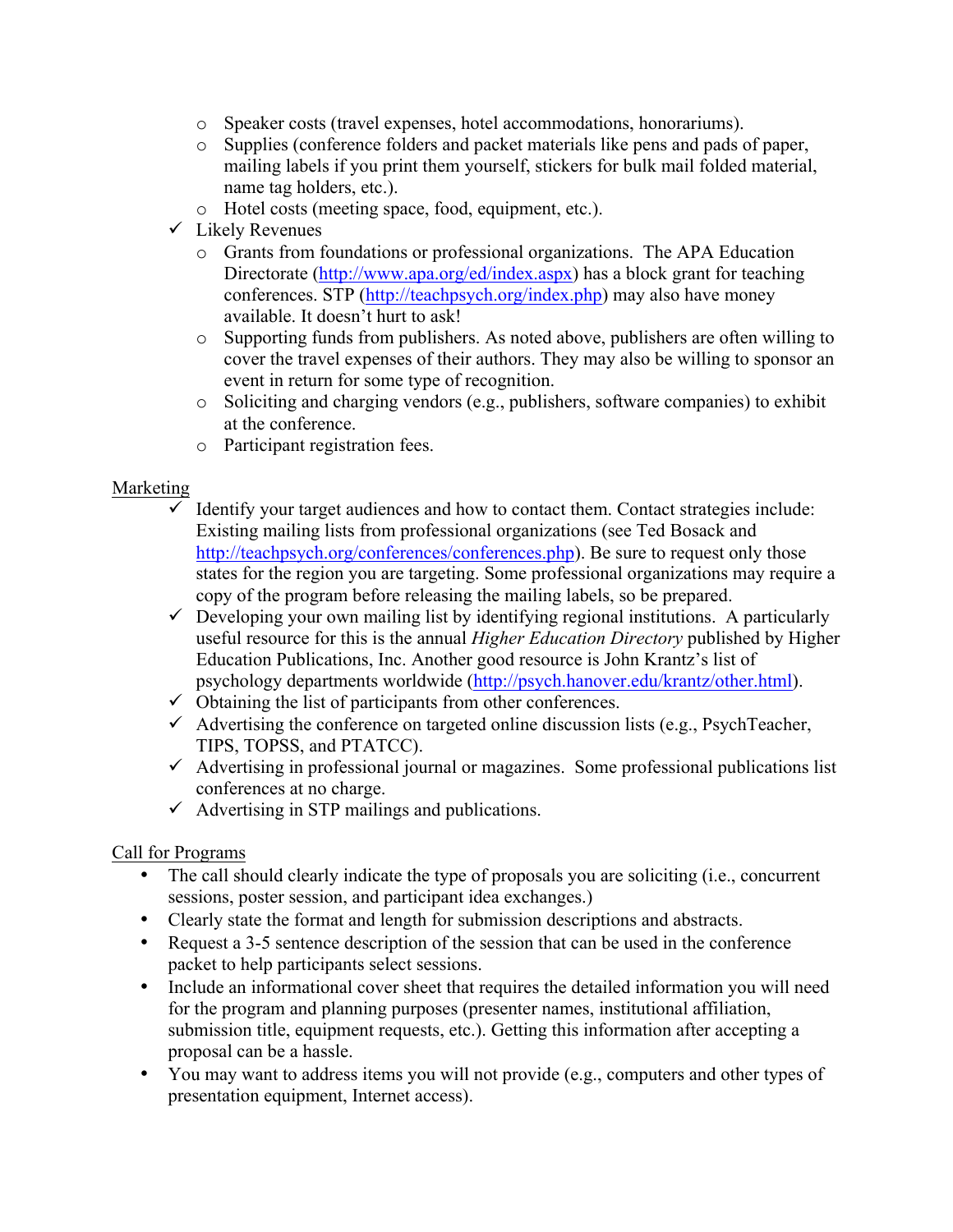• Mail the call such that it reaches potential submitters at least 90-120 days prior to the stated deadline for submissions.

## Proposal Review

- We recommend that all members of the planning committee review the proposals.
- When rejecting a proposal, it is important to write a brief rationale for the decision. Also, consider the possibility of recommending a shift from a concurrent session to a poster presentation where appropriate.

## Final Program and Advertising

- Programming session times.
	- $\checkmark$  When designing the final schedule, try to arrange sessions so that there is a variety of choices at each concurrent session period. As much as possible, avoid scheduling two sessions at the same time that address the same topic.
	- $\checkmark$  You need to advertise again now that you have a program so that you can attract participants beyond your presenters. Important elements of a final conference brochure include:
	- o Final conference program.
	- o Travel information to the conference site.
	- o Registration information and form. Consider giving reduced registration fees to select groups such as students, high school teachers, and adjunct faculty. The registration form should also address any special accommodation requests for individuals who require assistance under the Americans with Disabilities Act for participation in this conference. Finally, be sure to include space for special meal or dietary requests.
	- o Hotel information. Be sure to include the room rate, deadline for making reservations, and phone number.
	- o Continue to make the option of a poster presentation available, with a new deadline. This brochure may reach someone who missed the first call.

Finalizing space and equipment

• Within about 90 days before the conference, contact the conference site coordinator (campus or hotel) and go over the conference arrangements and catering.

# Conference packet and materials

- It can be a time consuming process to produce, copy, and collate the packet and materials. Some items you need to prepare or consider including are:
	- o List of participants
	- o List of supporting and/or exhibiting publishers or other vendors
	- o Final schedule with locations
	- o Session descriptions
	- o Evaluation form
	- o List of posters to be presented
	- o Name tags and holders (bring at least 20 blanks)
	- o Receipts for participant registration fee
	- o Statement of participation (often needed for high school teachers)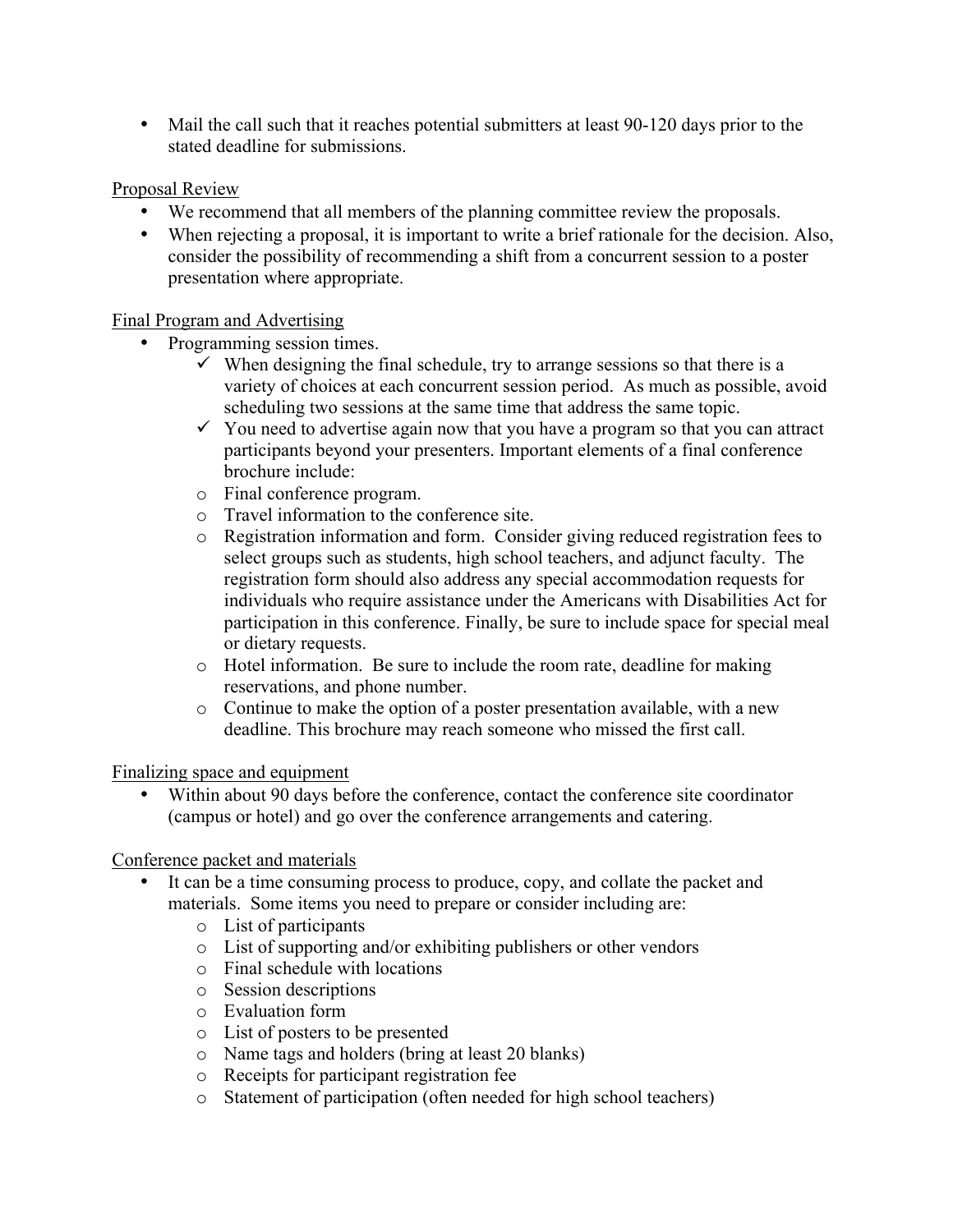## **Timeline**

#### **11-12 Months before the Conference**

- Form a planning committee.
- Determine topic and conference name.
- Determine location, dates and format of conference.
- Book hotel or campus conference space.
- Develop budget.
- Obtain funding to cover preliminary costs.
- Develop a logo (optional).

#### **10-11 Months before the Conference**

- Develop a marketing strategy.
- Recruit invited speakers.

#### **9-10 Months before the Conference**

• Create and distribute Call for Proposals (unless all sessions are invited).

#### **7-8 Months before the Conference**

• Review proposals and notify submitters of acceptances/rejections.

### **5-6 Months before the Conference**

- Finalize the program and advertise the conference.
- Contact hotel (or campus conference space coordinator) to finalize arrangements.

#### **1-2 Months before the Conference**

- Monitor registration numbers so that necessary adjustments can be made.
- Create materials for conference packet.

#### **1-2 Weeks before the Conference**

- Double check all onsite arrangements. Confirm final head count.
- Stuff the conference packets.

Note: If you have less than 12 months to plan, you could probably still put together a local or small regional conference.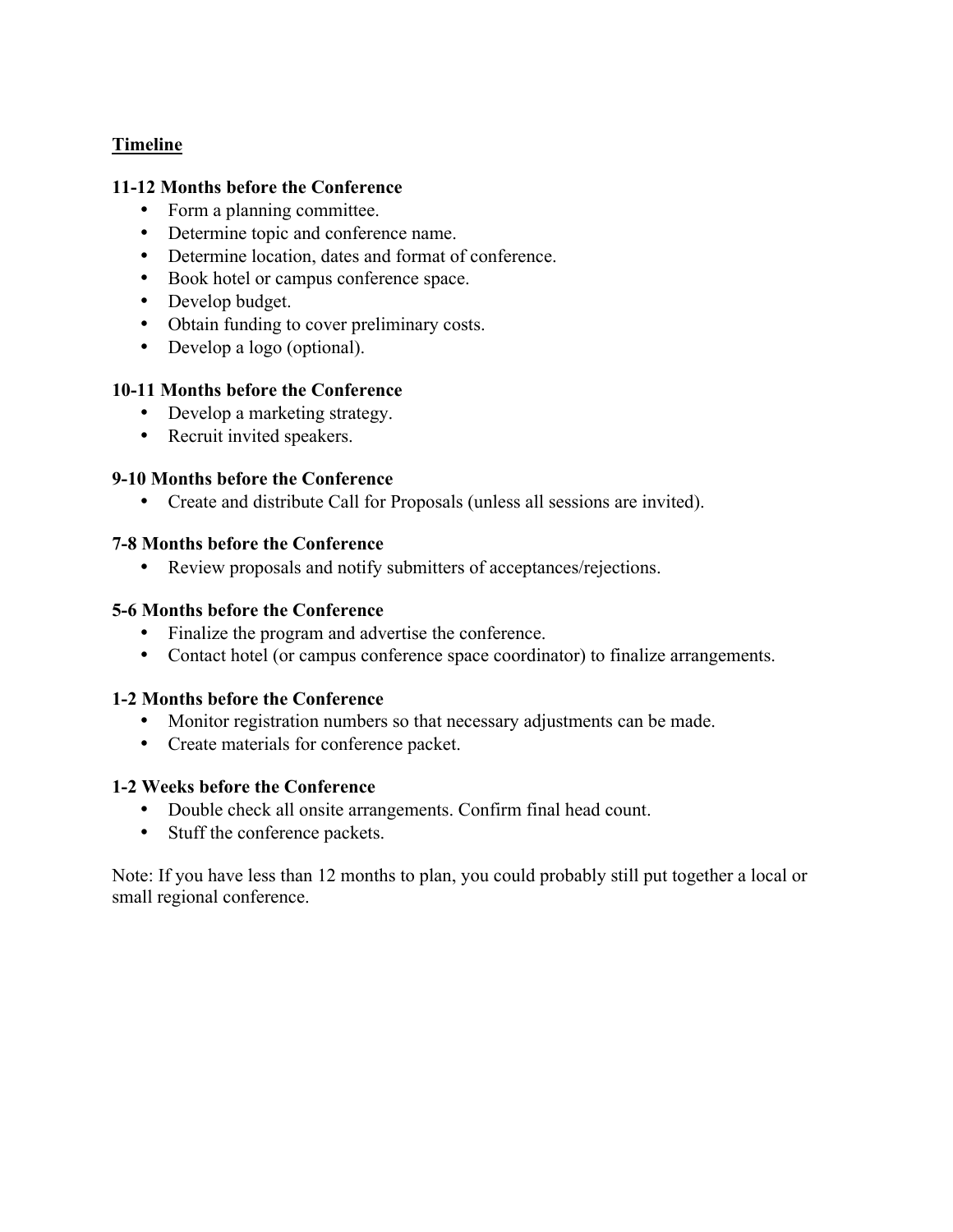#### **One-Day Conference Format: Model from Mid-Atlantic Teachers of Psychology Conference (MATOP)**

## **Friday**

- 8:30-9:10 Continental Breakfast
- 9:15-10:15 Concurrent Sessions (3 sessions)
- 10:25-11:25 Concurrent Sessions (3 sessions)
- 11:45-1:30 Lunch and Keynote Address
- 1:45-2:45 Concurrent Sessions (3 sessions)
- 3:00-4:00 Participant Idea Exchanges/Roundtables

## **Two-Day Conference Format: Model from Best Practices in Teaching Psychology Conference**

## **Friday**

- 8:30-10:30 Early-Bird Workshops/Sessions (3-4 sessions)
- 10:30-10:45 Registration
- 10:45-11:00 Welcome Comments
- 11:00-12:00 Keynote Invited Address
- 12:00- 12:45 Lunch
- 1:00- 2:00 Concurrent Sessions (4 sessions)
- 2:15- 3:15 Concurrent Sessions (4 sessions)
- 3:15- 3:45 Break
- 3:45- 4:45 Concurrent Sessions (4 sessions)
- 5:30- 6:30 Poster Session and Social Hour
- 6:30- 7:30 Dinner
- 7:30- 8:30 Evening Invited Address

# **Saturday**

- 7:15 8:15 Continental Address
- 8:15- 9:15 Concurrent Sessions (4 sessions)
- 9:30-10:30 Concurrent Sessions (4 sessions)
- 10:30-11:00 Check out of Hotel
- 11:00- 12:00 General Session
- 12:00 A Snack to Go

## **Two-Day Conference Format: Model from Eastern Conference on the Teaching of Psychology (ETOP)**

# **Friday**

- 9:00-5:00 Registration and Packet Pick-Up
- 9:00-5:00 Publisher Displays
- 9:30-9:45 Opening Remarks
- 9:45-10:45 Invited Address
- 11:15-12:10 Concurrent Sessions (2 sessions)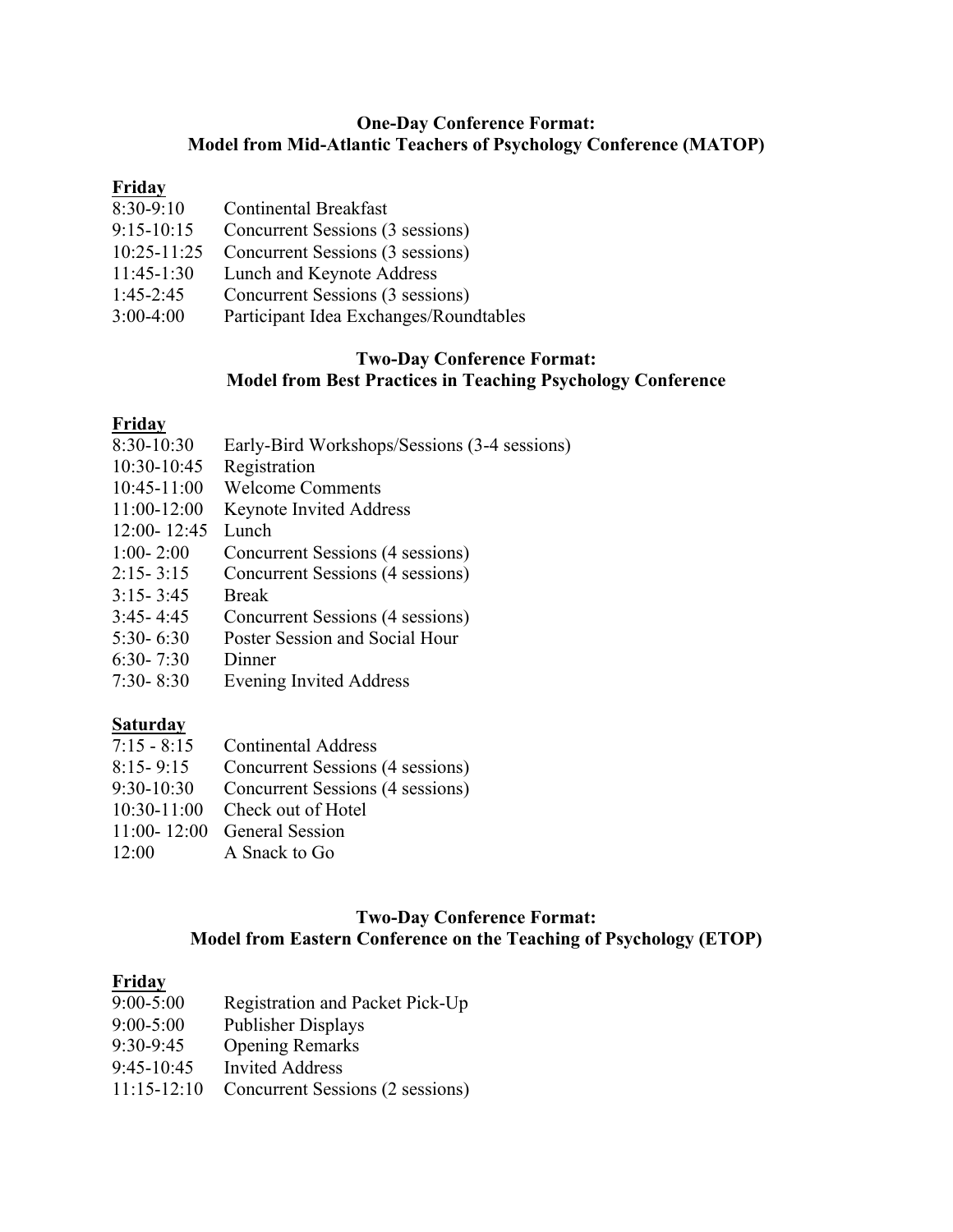| $12:15 - 1:30$ | Lunch                            |
|----------------|----------------------------------|
| $1:30 - 2:30$  | Concurrent Sessions (2 sessions) |
| $2:45 - 3:45$  | Concurrent Sessions (2 sessions) |
| $4:00 - 5:00$  | <b>Poster Session</b>            |
| $4:00 - 5:30$  | Social Hour                      |

## **Saturday**

- 8:00- 9:00 Breakfast
- 9:00-12:00 Publisher Displays
- 9:15-10:15 Panel Discussion
- 10:30-11:30 Invited Address<br>11:45-1:15 Lunch and Gene
- Lunch and General Session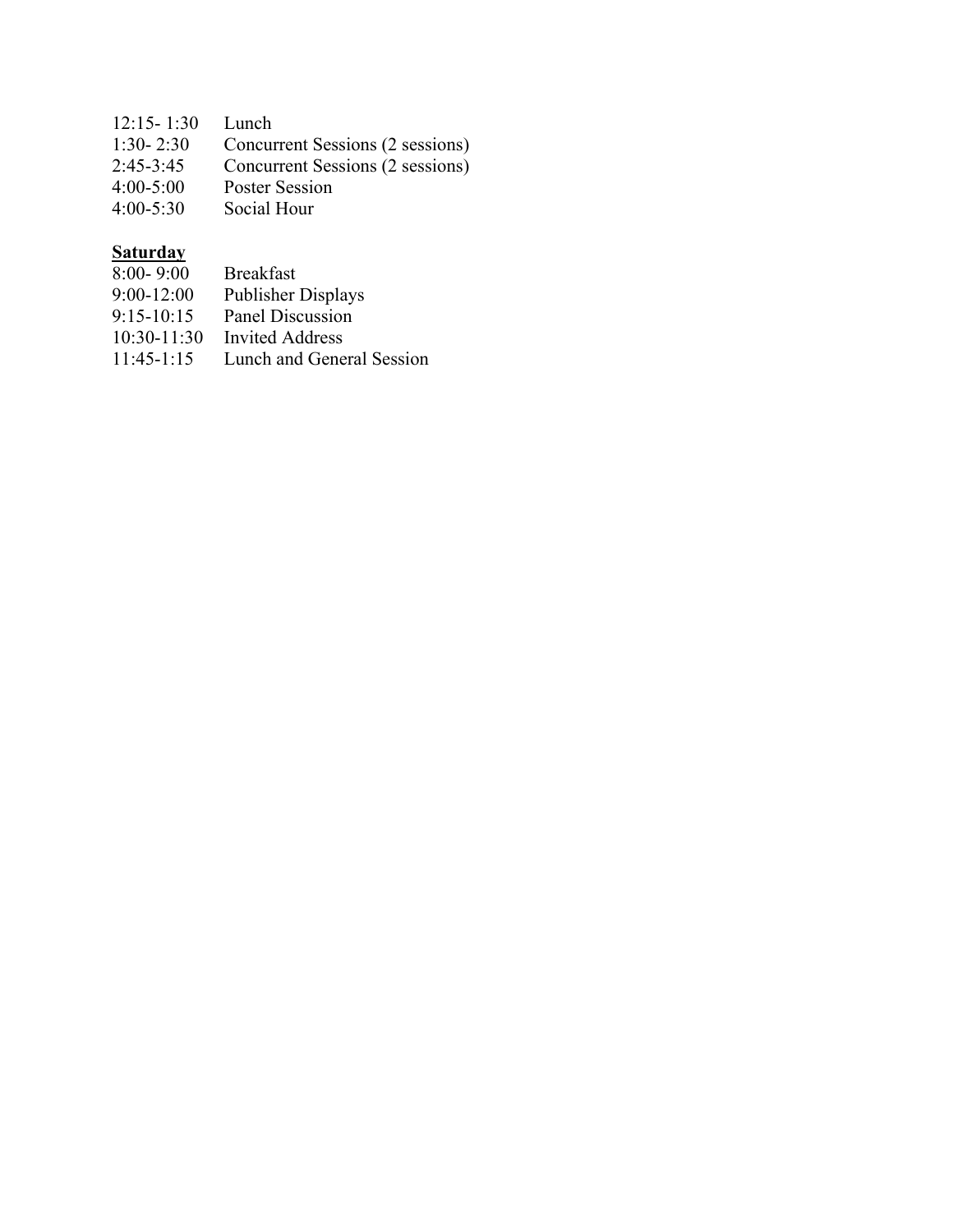#### **Call for Proposals: Model from Best Practices Best Practices in Teaching Psychology Conference**

The Society for the Teaching of Psychology (STP, Division 2 of APA) is excited to announce the 10<sup>th</sup> conference in the popular "Best Practices in Teaching Psychology" series, which started in 2002. The 2011 conference will focus on teaching and learning in Introductory Psychology, which represents a return to a topic of the Best Practice conference nearly a decade ago. Symposia with team presentations (at least two presenters) are especially encouraged. Modeled after the format of the previous conferences, the conference will include keynote speakers, concurrent symposia and workshops, and a poster session.

In 2011, our three keynote speakers will be Erika Rosenberg, *Bringing the Science of* Lie To Me *to Introductory Psychology*; Scott Lilienfeld, *But Psychology Isn't Really a Science, Is It? Dispelling Introductory Students' Skepticism of the Scientific Study of Human Nature;* and Susan Nolan, *It's Never Too Early: Introducing Statistical Concepts in Introduction to Psychology*.

We are seeking innovative proposals that address issues relevant to teaching and learning in Introductory Psychology. Possible topics include (but are not limited to) motivating students in largesection courses, assessment of course goals, teaching to majors and nonmajors, textbook selection, cross-cultural issues, pedagogical innovations, integrating technology, and evidence-based practices in introductory psychology.

Instructions and a cover sheet can be found at **teachpsych.org.** Submissions must be received by midnight on June 1, 2011. Proposals should be submitted by e-mail as a Word or RTF attachment to Janie Wilson, STP Director of Programming, at jhwilson@georgiasouthern.edu. **Please refer to the "Best Practices" in the subject line.** Members of the Program Committee are David Daniel, Regan A. R. Gurung, and Betsy Morgan.

*Please note! At this year's BP conference, STP will be offering a writing workshop to help you move toward conducting and publishing the scholarship of teaching and learning (SoTL). Applications will be available on the STP website by April 1, 2011*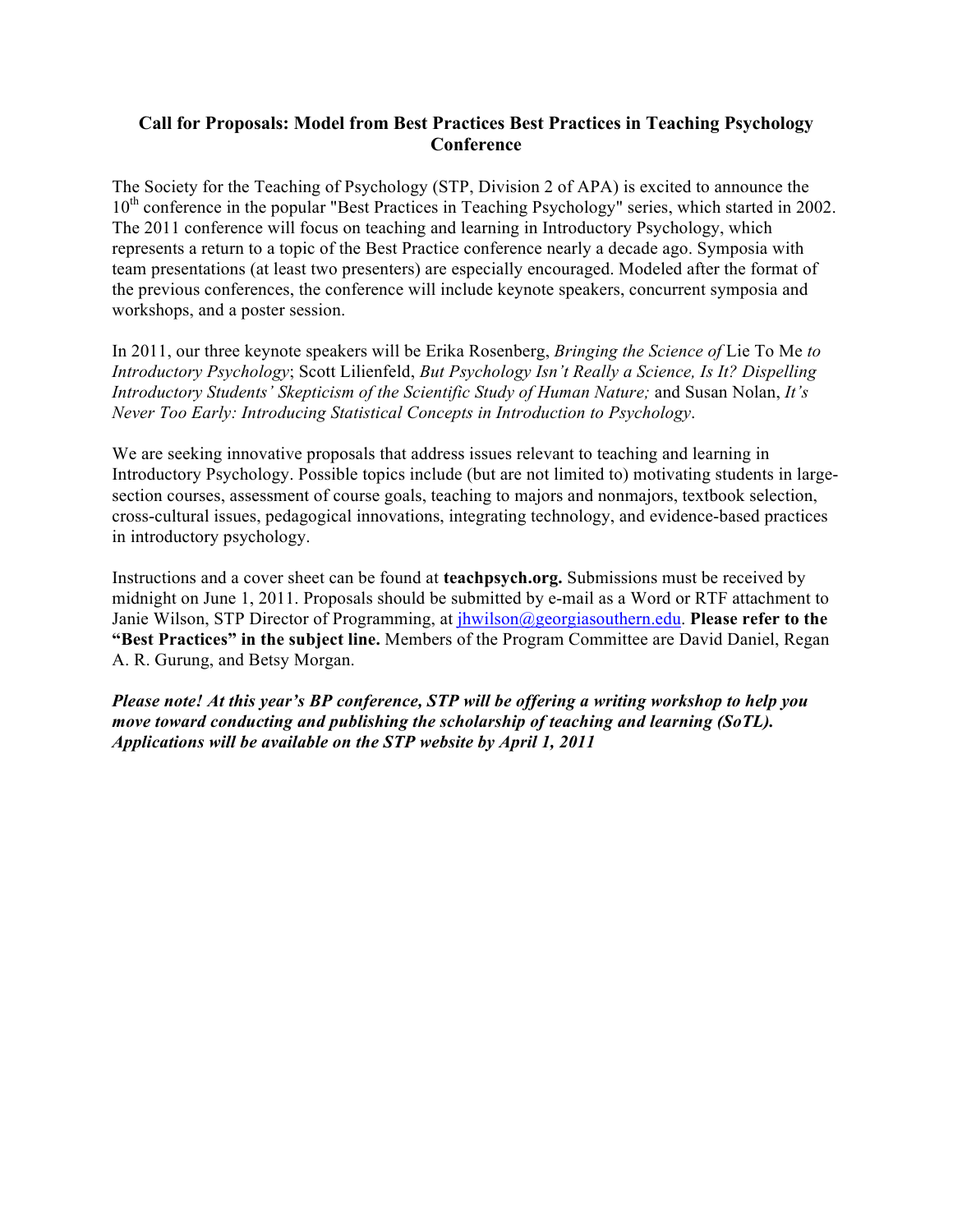## **Call for Proposals: Model from Eastern Conference on the Teaching of Psychology (ETOP)**

The Department of Psychology at James Madison University will host the next Eastern Conference on the Teaching of Psychology (ETOP) on Friday, June 24 and Saturday, June 25, 2011. The conference will be held at the historic Stonewall Jackson Hotel and Conference Center in Staunton, Virginia. All participants are invited to submit proposals for the concurrent sessions or poster session. Proposals received by March 1, 2011 will be considered for the program. Submissions must be related to the teaching of psychology, including but not limited to teaching techniques, demonstrations or activities for teaching a particular topic or course, effective uses of technology, assessment strategies, etc. We are particularly interested in proposals that describe innovative practices and include some type of empirical assessment of their effectiveness.

### Concurrent Sessions

The conference will include a few 60-minute concurrent sessions. The format of these sessions will vary. They may be individual or group presentations, panel discussions, or "hands-on" workshops. Because ETOP is a relatively small conference (averaging 75 participants), topics for concurrent sessions should not be too narrow. For example, a session on "Teaching Developmental Psychology in the General Psychology Course" would have wider appeal than a session on "Teaching Development Psychology."

Proposals for concurrent sessions should be submitted as email attachments to lawrennk $\omega$  imu.edu. Proposals should include: (a) the title of the presentation; (b) author names, institutions, and email addresses; (c) a summary of no more than 350 words; and (d) a short abstract not to exceed 100 words. If your proposal is accepted, the short abstract will appear in the packet of information distributed to all conference participants.

#### Poster Session

A 90-minute poster session is scheduled for Friday afternoon. Proposals should be should be submitted as email attachments to lawrennk@jmu.edu. Proposals should include: (a) the title of the poster; (b) author names, institutions, and email addresses; and (c) a summary of no more than 350 words. If your submission is accepted for the poster session, you will be sent detailed instructions for preparing your poster.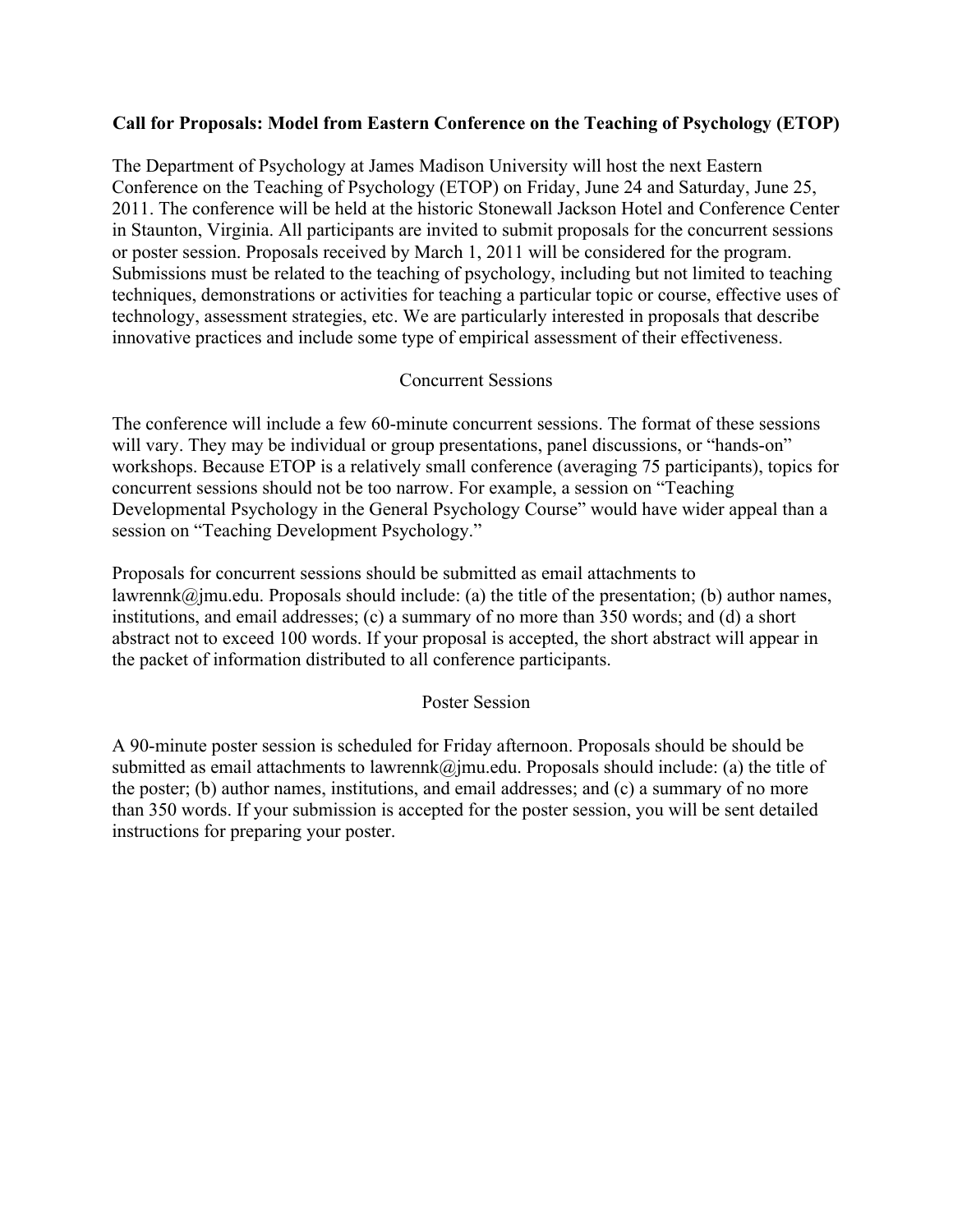#### Resource Persons

The following list includes people who have experience coordinating conferences and are willing to answer your questions.

Doug Bernstein University of South Florida Coordinator, National Institute on the Teaching of Psychology Founder, APS Teaching Institute douglas.bernstein@comcast.net

Ted Bosack Providence College STP Executive Director Coordinator, Northeastern Conference on the Teaching of Psychology  $stp@teachpsych.org$ 

Steve Charlton Kwantlen Polytechnic University Coordinator, Vancouver International Conference on the Teaching of Psychology sjccharlton@shaw.ca

Anne Duran California State University, Bakersfield Coordinator, Terman Teaching Conference Anne Duran@firstclass1.csubak.edu

Diane Finley Prince George's Community College Coordinator, Mid-Atlantic Conference on the Teaching of Psychology dfinley@pgcc.edu

Sue Frantz Highline Community College Past Coordinator, Northwest Teachers of Psychology Conference sfrantz@highline.edu

David Hogberg Albion College Past Coordinator, Michigan Undergraduate Research in Psychology Conference dhogberg@albion.edu

Meera Komarraju Southern Illinois University Carbondale Involved in STP program for Midwestern Psychology Association meerak@siu.edu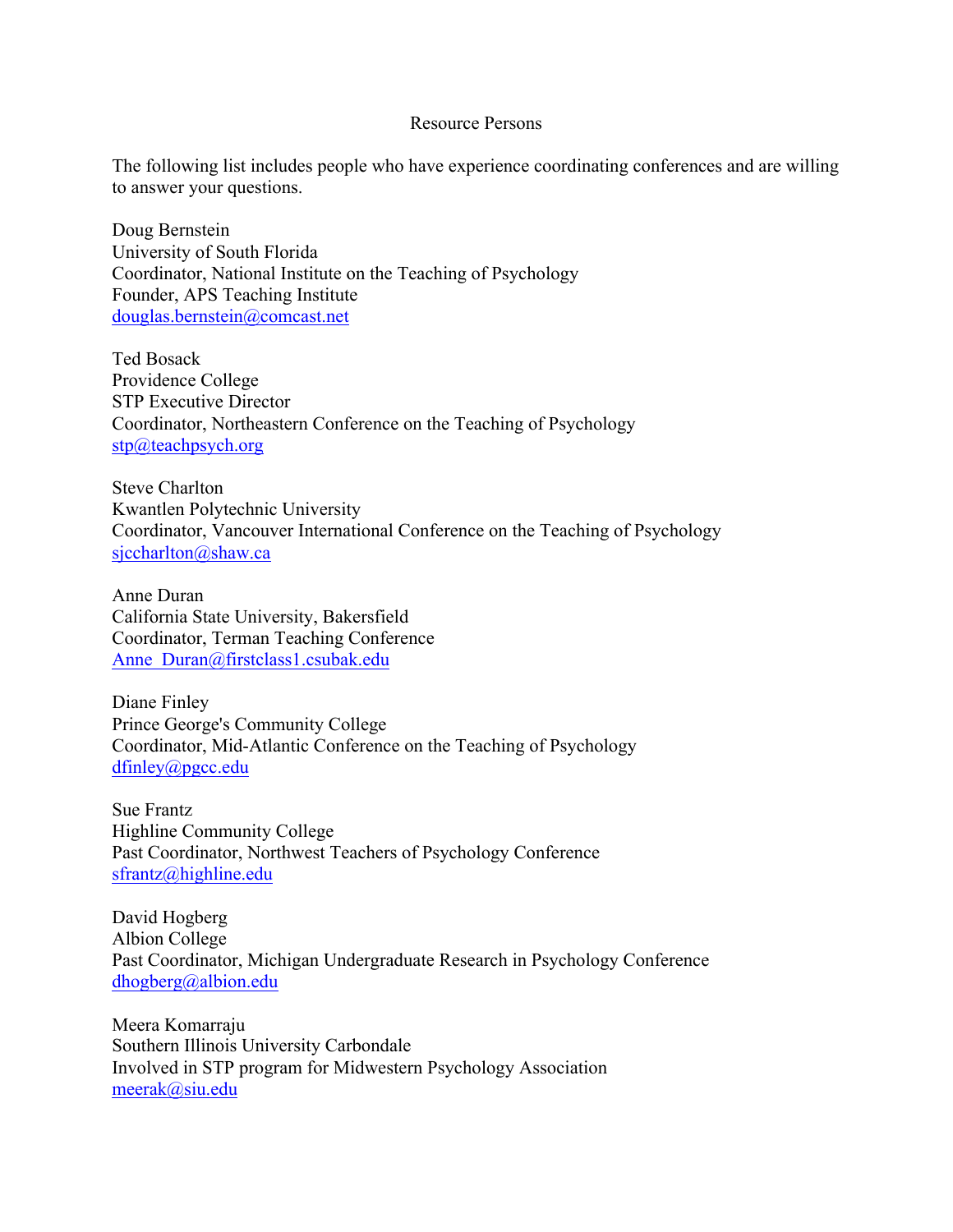Natalie Kerr Lawrence James Madison University Coordinator, Eastern Conference on the Teaching of Psychology lawrennk@jmu.edu

Patricia Puccio College of Dupage Coordinator, Midwest Institute for Students and Teachers of Psychology puccio@cod.edu

Ronald Shapiro Independent Consultant drronshapiro@gmail.com

Janie Wilson Georgia Southern University Program Director, Society for the Teaching of Psychology jhwilson@georgiasouthern.edu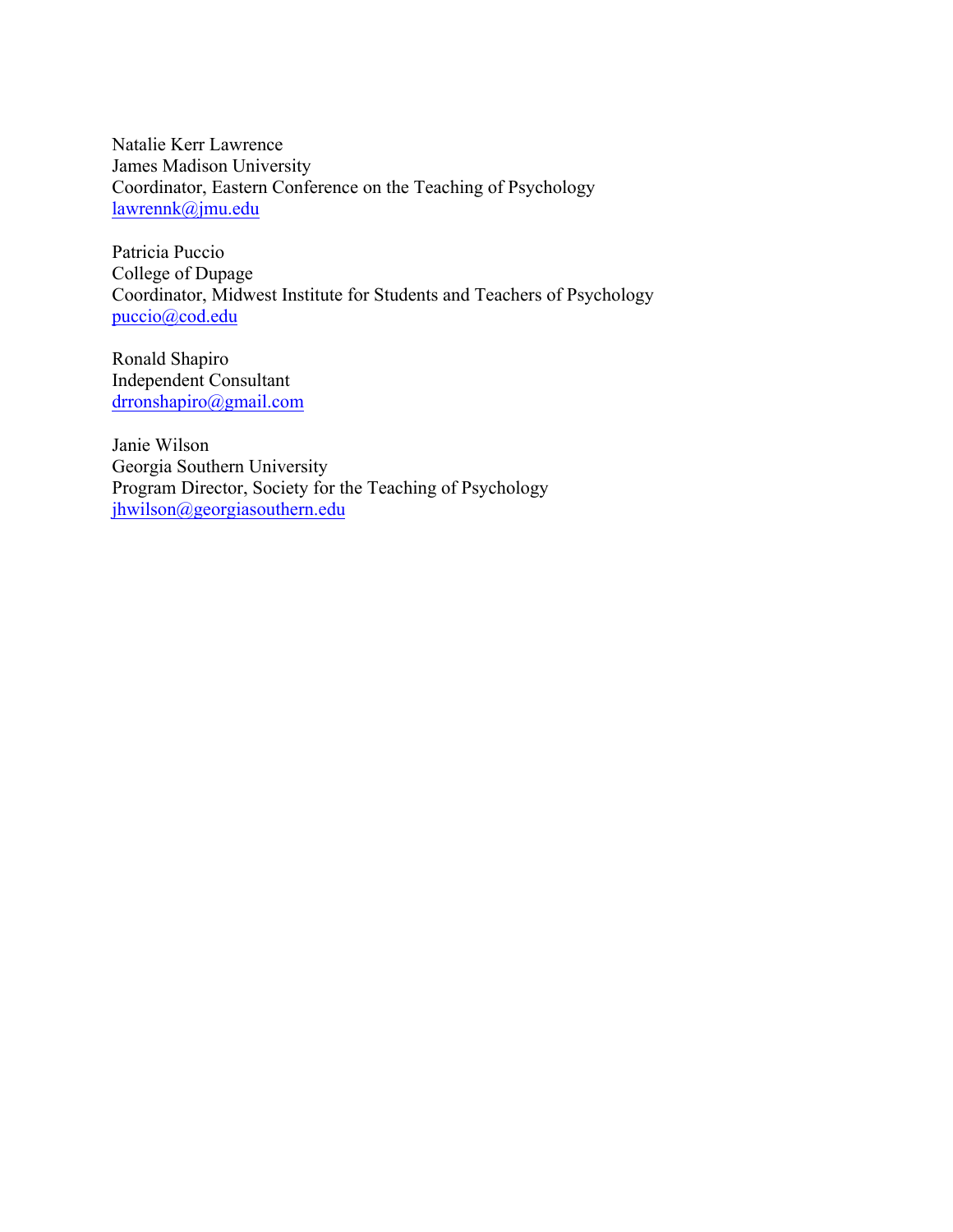### Websites of Existing Teaching Conferences

### *The Eastern Conference on the Teaching of Psychology (ETOP)* June 24-25, 2011

Stonewall Jackson Hotel and Conference Center in Staunton, VA Web site: http://www.psyc.jmu.edu/undergraduate/etop.html

## *Southern California Psychology Teaching Conference*

August 12, 2011 San Diego Mesa College, 7250 Mesa College Drive, San Diego, CA Contact: Dina Miyoshi mailto:dmiyoshi@sdccd.edu

*1st Biennial Atlantic Coast Teaching of Psychology Conference (ACToP)*  September 23-24, 2011 Ocean Place Resort & Spa, Long Branch, NJ. Web site: http://www.monmouth.edu/ACT/default.asp

## *13th Annual Mid-Atlantic Teachers of Psychology Conference (MATOP)*

October 21, 2011 The Prince George's Community College, Largo, MD Contact: Diane Finley at mailto:dfinley@pgcc.edu

### *Dick Gorman Mountain States Conference on the Teaching of Psychology*

October 22-23, 2011 Fort Lewis College, Durango, CO Web site: http://mountaintop.fortlewis.edu Contact: Diane Finley at mailto:keetch\_l@fortlewis.edu

## *Northeast Conference on the Teaching of Psychology (NECToP)*

October 29, 2011 Fairfield University Fairfield, CT This conference typically takes place on the Friday before the New England Psychological Association Convention. Web site: http://www.nepa-info.org/ Contact: chakala@wnec.edu

#### *National Institute on the Teaching of Psychology (NIToP)*

34th Annual Conference January 3-6, 2012 The TradeWinds Island Grand Hotel St. Petersburg Beach, FL Web site: http://nitop.org Future Dates: This conference is typically held immediately after the New Year's holiday in St. Petersburg Beach, FL.